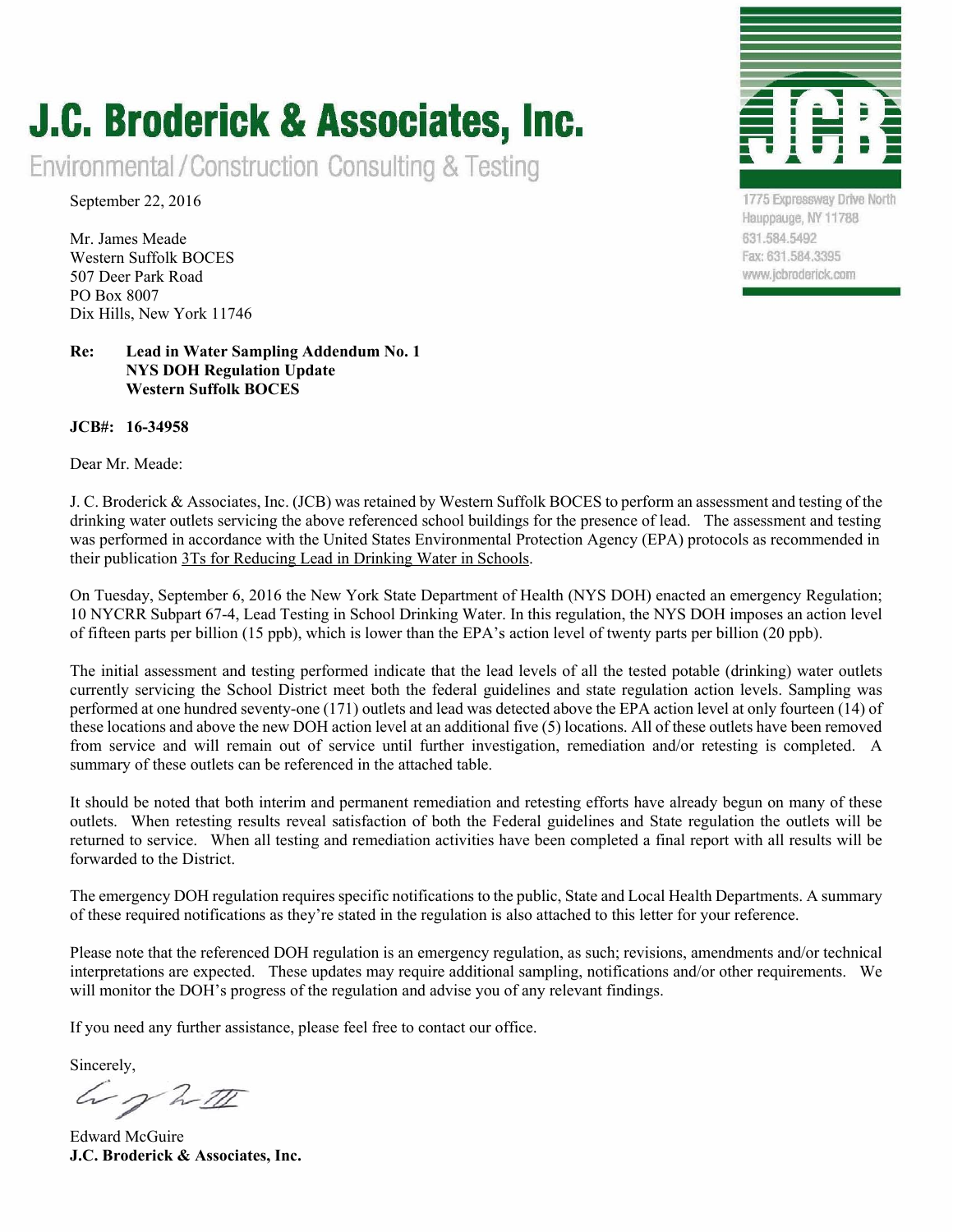| <b>Attachment No. 1</b><br><b>Western Suffolk BOCES</b><br>JCB#16-34958 |                                                 |                                                                                                                                                                                                                                                                                                                                                                                                                          |  |
|-------------------------------------------------------------------------|-------------------------------------------------|--------------------------------------------------------------------------------------------------------------------------------------------------------------------------------------------------------------------------------------------------------------------------------------------------------------------------------------------------------------------------------------------------------------------------|--|
| <b>School Building</b>                                                  | <b>Drinking Water</b><br><b>Outlets Sampled</b> | <b>Locations which Exceed EPA and/or DOH Action Levels</b>                                                                                                                                                                                                                                                                                                                                                               |  |
| Central Administration                                                  |                                                 | <b>Exceed EPA 20ppb AL</b><br>None<br><b>Exceed DOH 15ppb AL</b><br>None                                                                                                                                                                                                                                                                                                                                                 |  |
| Western Suffolk BOCES Facilities<br>Office                              | 3                                               | <b>Exceed EPA 20ppb AL</b><br>None<br><b>Exceed DOH 15ppb AL</b><br>None                                                                                                                                                                                                                                                                                                                                                 |  |
| Western Suffolk BOCES Receiving<br><b>Building</b>                      | $\overline{2}$                                  | <b>Exceed EPA 20ppb AL</b><br>None<br><b>Exceed DOH 15ppb AL</b><br>None                                                                                                                                                                                                                                                                                                                                                 |  |
| JEA Alternative Program                                                 | 24                                              | <b>Exceed EPA 20ppb AL</b><br>Map location 6: Faucet/ fountain in classroom 112<br>Map location 10: Fountain in hallway by room 108<br><b>Exceed DOH 15ppb AL</b><br>None                                                                                                                                                                                                                                                |  |
| James E. Allen Elementary School                                        | $\overline{33}$                                 | <b>Exceed EPA 20ppb AL</b><br>Map location 6: Fountain in hallway by classroom 312<br>Map location 11: Faucet in reception office<br>Map location 15: Faucet in classroom 409<br>Map location 31: Fountain in hallway by nurse's office<br>Map location 32: Faucet in gym office<br><b>Exceed DOH 15ppb AL</b><br>Map location 2: Faucet/ fountain in teacher computer center<br>Map location 29: Sink in nurse's office |  |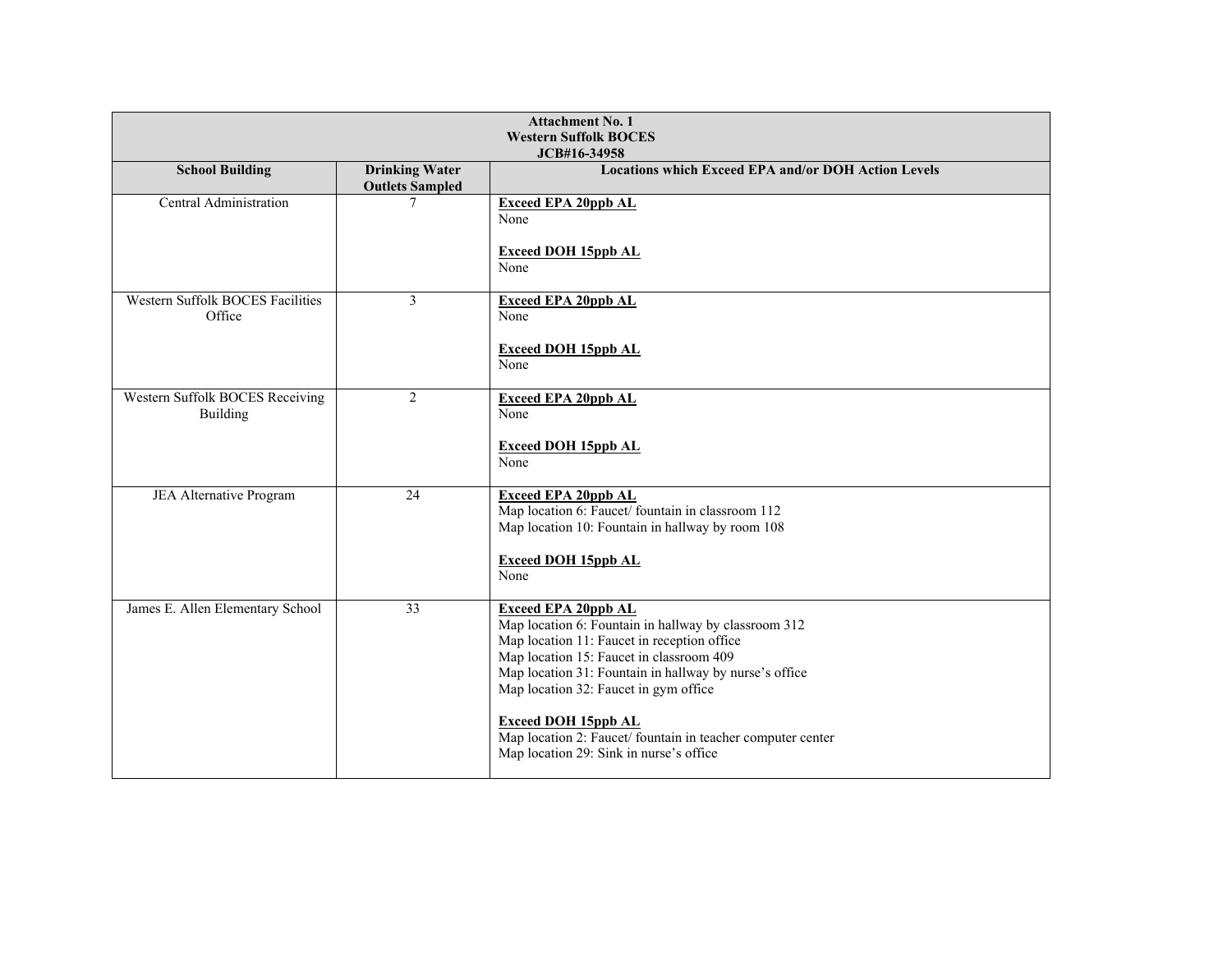| James E. Allen Jr/ Sr High School          | 18              | <b>Exceed EPA 20ppb AL</b><br>Map location 14: Fountain in hallway by room 529<br>Map location 15: Fountain in hallway by the stage<br>Map location 16: Fountain in hallway by room 520<br><b>Exceed DOH 15ppb AL</b><br>Map location 11: Faucet ion nurse's office<br>Map location 13: Fountain in hallway by room 540 |
|--------------------------------------------|-----------------|-------------------------------------------------------------------------------------------------------------------------------------------------------------------------------------------------------------------------------------------------------------------------------------------------------------------------|
| Wilson Tech Dix Hills<br><b>Building A</b> | $\overline{17}$ | <b>Exceed EPA 20ppb AL</b><br>Map location 16: Faucet in kitchen in room 106<br>Map location 17: Faucet in faculty room 107<br><b>Exceed DOH 15ppb AL</b><br>None                                                                                                                                                       |
| Wilson Tech Dix Hills<br><b>Building B</b> | 14              | <b>Exceed EPA 20ppb AL</b><br>Map location 13: Faucet in classroom B2 kitchen<br><b>Exceed DOH 15ppb AL</b><br>None                                                                                                                                                                                                     |
| Wilson Tech Dix Hills<br><b>Building C</b> | 11              | <b>Exceed EPA 20ppb AL</b><br>None<br><b>Exceed DOH 15ppb AL</b><br>None                                                                                                                                                                                                                                                |
| Wilson Tech Dix Hills<br><b>Building D</b> | 6               | <b>Exceed EPA 20ppb AL</b><br>None<br><b>Exceed DOH 15ppb AL</b><br>Map location 2: Water cooler in carpentry office                                                                                                                                                                                                    |
| Wilson Tech Dix Hills<br><b>Building E</b> | $\overline{4}$  | <b>Exceed EPA 20ppb AL</b><br>None<br><b>Exceed DOH 15ppb AL</b><br>None                                                                                                                                                                                                                                                |